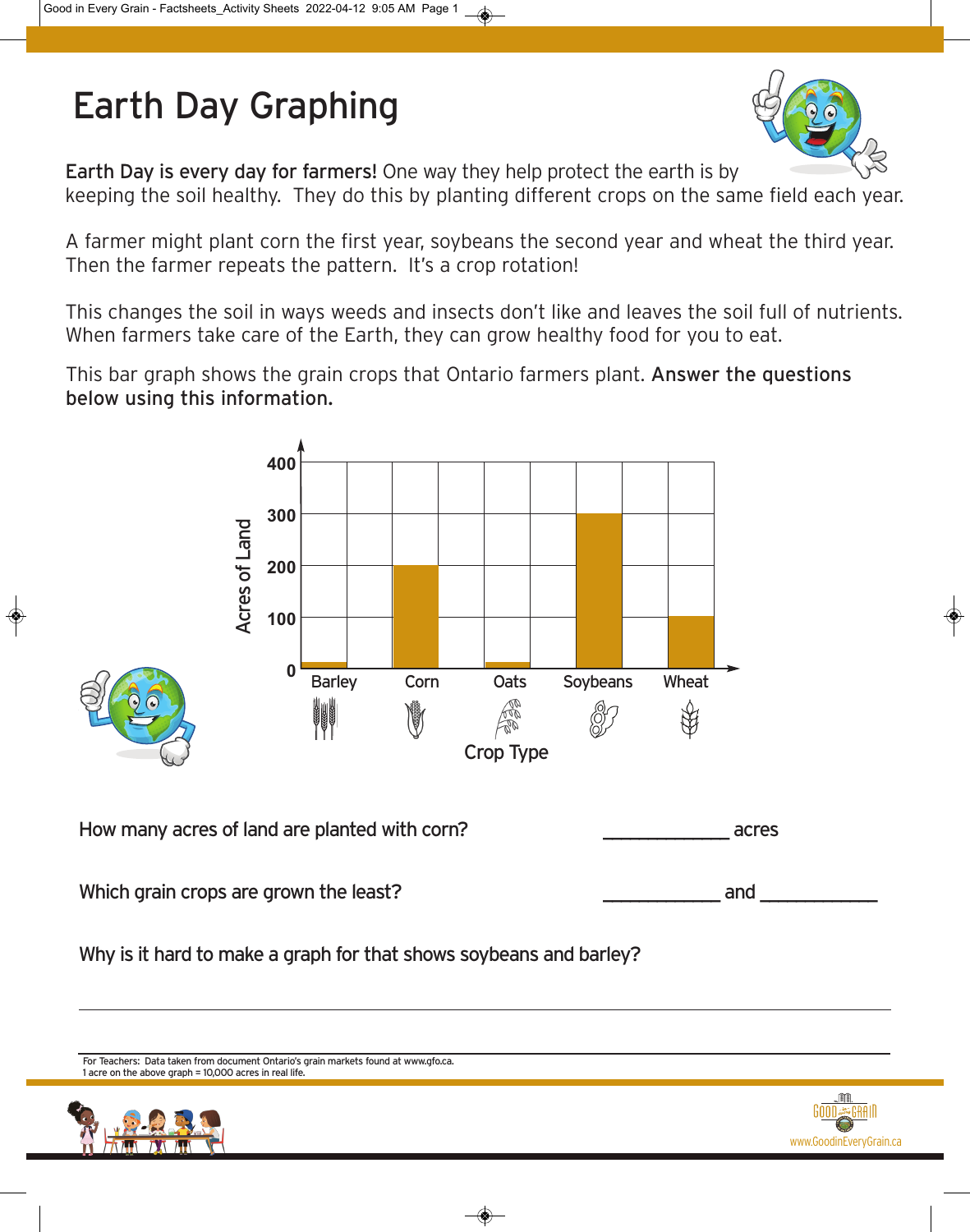Farmer Claire rotated crops in her fields to help reduce weeds and to keep her soil healthy. Check out how long it took for each of the crops to grow into mature plants on her farm!



Draw a bar graph to show the data. Then answer the questions below.

Which crop grew slowest?

Farmers must think about many things when they decide what type of crop to plant. What other information would you want to know before deciding the type of crop to plant? (Hint: does your crop need a lot of rain?)

For Teachers: The values represented on the chart at the top are estimates used as examples for this exercise.